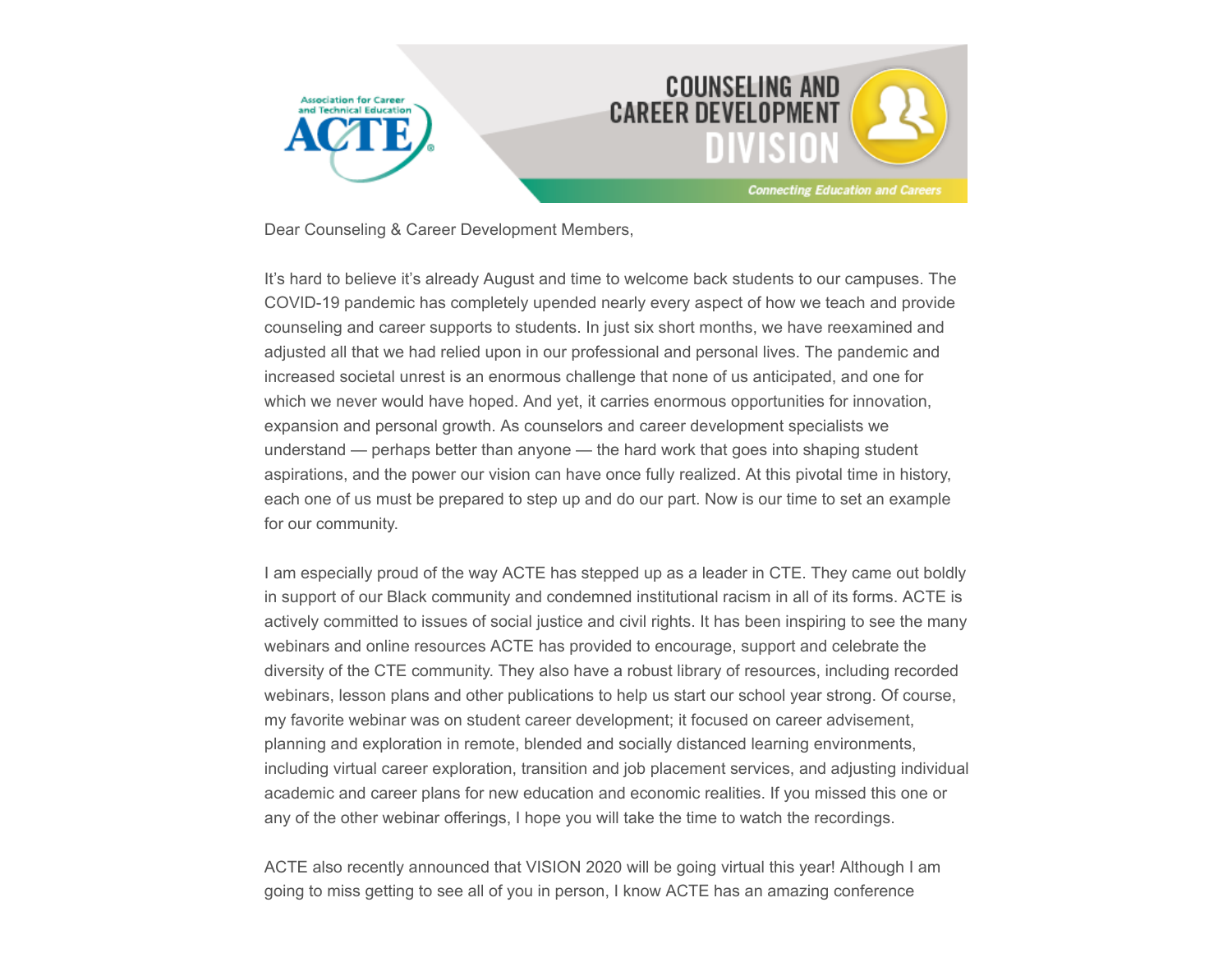planned for all of us! You will have the opportunity to participate in a mix of prerecorded professional development sessions, live workshops and many, many opportunities to network live with our division leaders. I know you are going to love the dynamic virtual platform. It is easy to navigate and will transport you off your couch to my wonderful hometown and conference host city of Nashville, Tennessee!  $\mathbb{C}$ 

I hope you all have a wonderful start to your school year. I look forward to "virtually" seeing you **Nov. 30–Dec. 4** at VISION 2020!

## VISION Now Virtual — The Show Must Go On!

After thoughtful consideration, ACTE is excited to host, for the first time ever, CareerTech VISION 2020 as a fully online, virtual event, happening **Nov. 30–Dec. 4**! We at ACTE believe this is the safest approach for our attendees and look forward to offering you, from the comfort and convenience of your own home, school or office, an immersive professional development experience that addresses timely topics impacting career and technical education (CTE)!



**[Learn more and register](https://www.careertechvision.com/index.cfm)**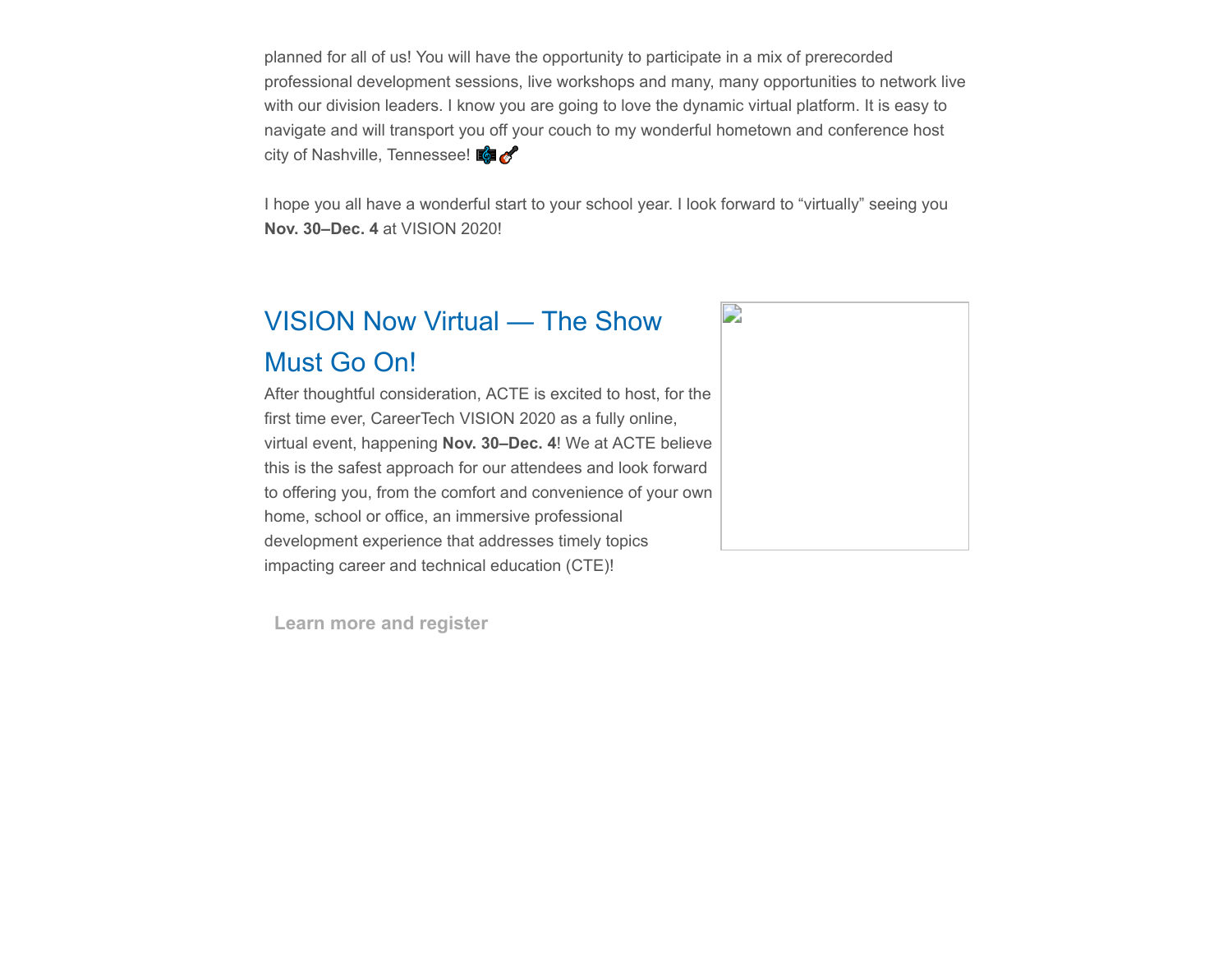

D

# New Guide Covers COVID-19 Implications for CTE Programs

*High-quality CTE: Planning for a COVID-19-impacted School Year* is a guide for helping CTE stakeholders identify the key considerations, guiding questions and emerging best practices that should shape future [planning. The guide is accompanied by a webinar](https://www.acteonline.org/hqcte-planning-covid-19/) series (with archived recordings available to members), exploring issues and sharing ideas from the field about CTE planning for the 2020-21 school year.

**[Read the report](https://www.acteonline.org/professional-development/high-quality-cte-covid-19-planning-guide/)**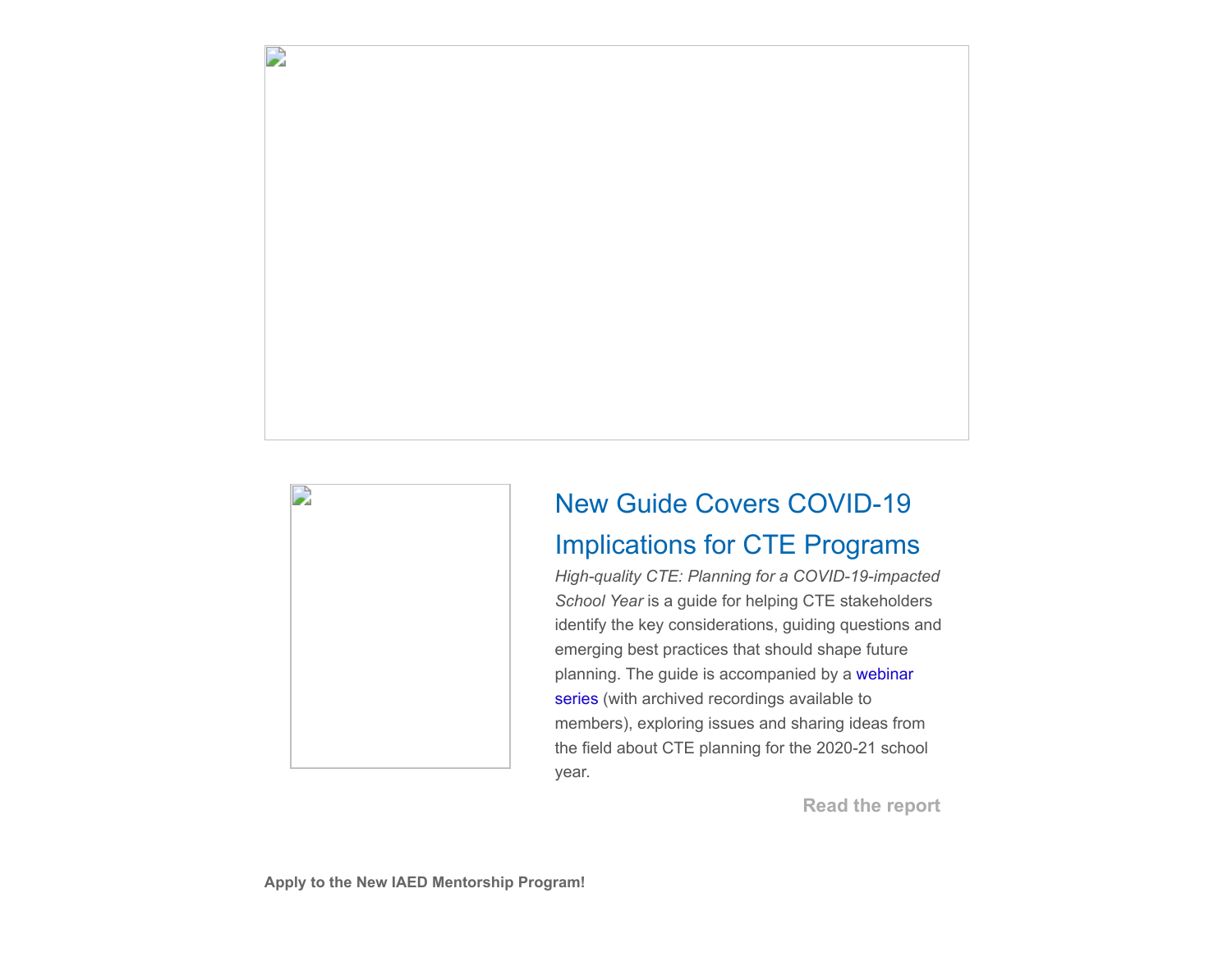ACTE's new mentorship program, offering professional development opportunities to help cultivate more diverse and inclusive work environments for CTE educators, seeks to support association members interested in inclusion, access, equity and diversity (IAED) — those who want to be leaders in these efforts and those who wish to support existing [leadership. Applications are due](https://www.acteonline.org/iaed-mentorship-program/) **Nov. 1**. Learn more and register



**ACTE Seeking IAED Mentors**

ACTE's new IAED Mentorship Program is looking for mentors! Applications are due **Sept. 15**. [Learn more](https://www.acteonline.org/iaed-mentorship-program/)



## Call for Access & Equity Content

ACTE continues to seek content on IAED in CTE by:

- Recommending ideas for the IAED column that will be included in all future issues of *Techniques*
- Contributing resources to the ACTE IAED website
- Submitting recommended IAED speaker names
- Signing up to be a part of ACTE's IAED Advisory  $\bullet$ Group

**[Contribute your ideas](https://www.acteonline.org/iaed/)**

Signature Event for CTE Administrators Going Virtual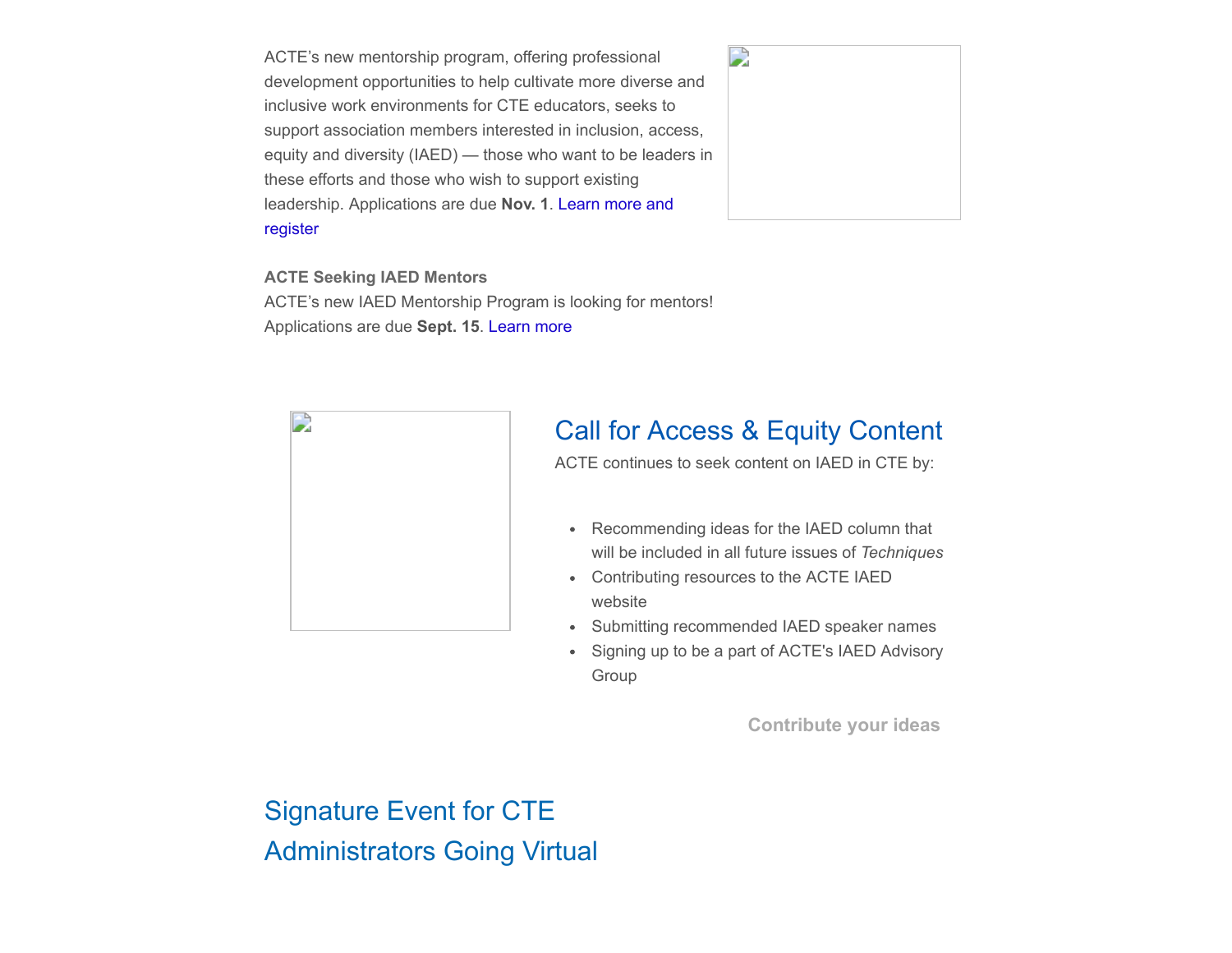The world is asking for change, and it is vital for your CTE programs to be optimized to reach and support a diversified student body. Happening virtually **Oct. 8–9**, the Best Practices and Innovations in CTE Conference will offer content-rich programming and networking to strengthen the field for CTE administrators of both secondary and postsecondary CTE programs and institutions. This year's event is once again hosted by ACTE, the ACTE Administration Division and the National Council of Local Administrators.



**[Learn more](https://www.acteonline.org/bestpractices/)**



#### Splash into Techniques in 2021

Hold on tight to the final days of summer — but also plan ahead! *Techniques* is now accepting proposal submissions for issues dated January, February and March 2021, on the following themes:

- Techniques Turns 25
- Inspiring Facilities & Innovative Equipment
- It's All Fun & Games

Review the editorial calendar and submit a proposal. For questions, please contact [Lia Milgram](mailto:lmilgram@acteonline.org?subject=Techniques%20submission).

#### Write for PAGES

The official blog of ACTE's *Techniques* magazine, PAGES seeks to foster a community of collaboration among CTE [educators. Let your voice be heard. Share](https://www.acteonline.org/publications/techniques/submit-member-connected-news/) Member Connected News or get an answer to CTE's most pressing